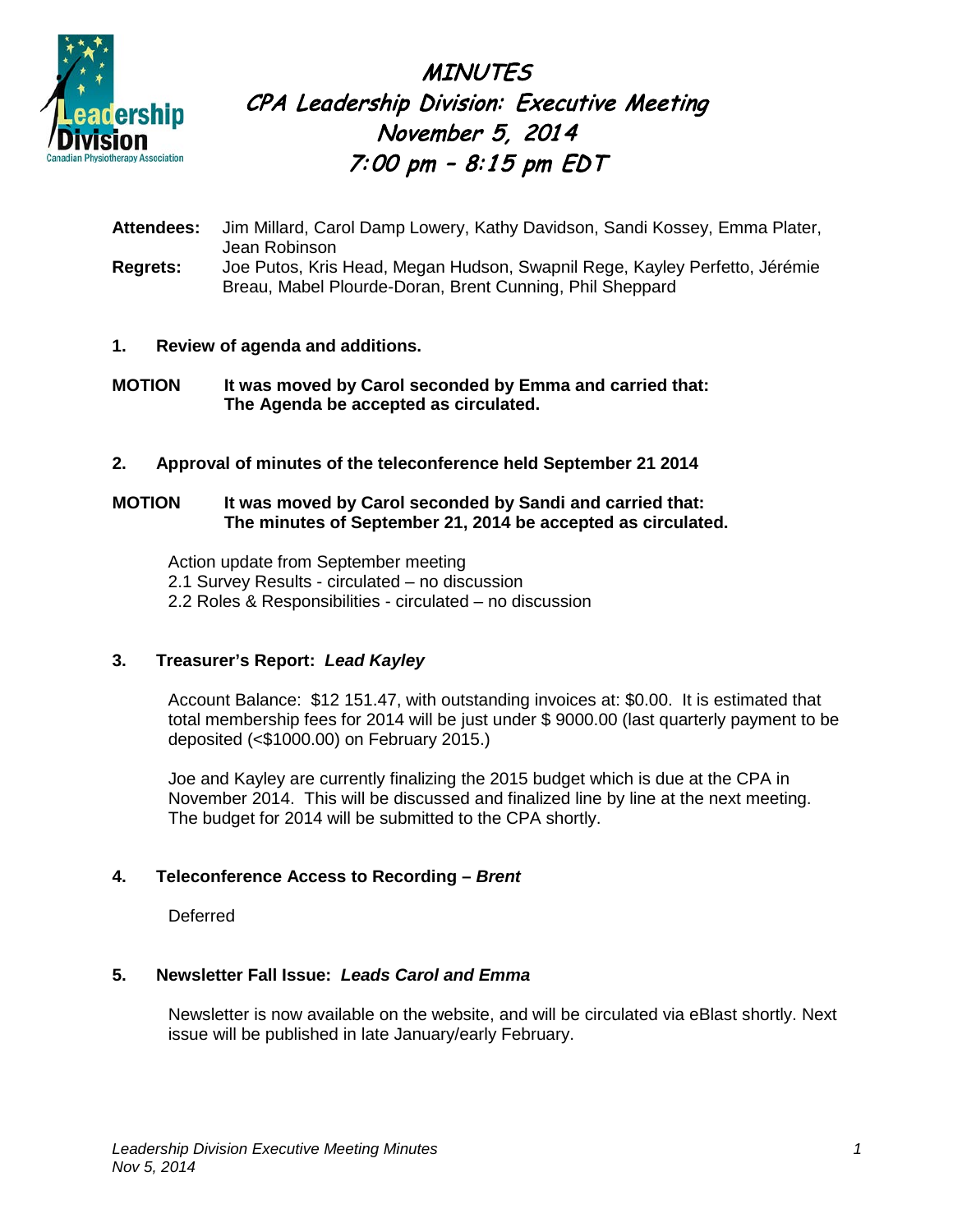### **6. Website:** *Lead Sandi*

Sandi reported that she is still familiarizing herself with the website and the options available. No feedback from executive members has yet been received regarding suggested edits -

She has requested a bio and headshot from all members and has received one from about half the members. She will be sending reminders to those who have not yet submitted.

#### **ACTION: All Executive members to review the website pages and send any suggestions for changes to Sandi.**

**ACTION: Executive members to send a bio and headshot to Sandi if they have not already done so.**

#### **7. Chair's Report –** *Lead Jim/Joe*

#### *7.1* **Rotation of meeting chair**

A document providing advice on how to chair a meeting was circulated to the executive members. Any executive members who would like to chair a teleconference in the future are welcome to and should let Joe or Jim know in advance of a meeting.

#### *7.2* **Leadership Award Nomination Process**

It was agreed to remove the criterion regarding submission of a CV. It was also agreed that nominees do not have to be a Leadership Division member but must be a CPA member. The award will include a certificate and free membership to the Leadership Division for one year.

#### **ACTION: Carol to ask CPA how complicated it would to provide a free membership to award winners (paid for by the Leadership Division) and report back.**

#### **ACTION: Sandi to make changes to the award nomination document and prepare it for circulation via eBlast and newsletter.**

#### *7.3* **Project Funding Application**

The draft project funding application was reviewed and no suggestions for changes were made. The group was pleased that a process was now in place for those seeking funding from the division.

*7.4* **Leadership retreat** Deferred

#### **8. Other**

No other business was brought forward.